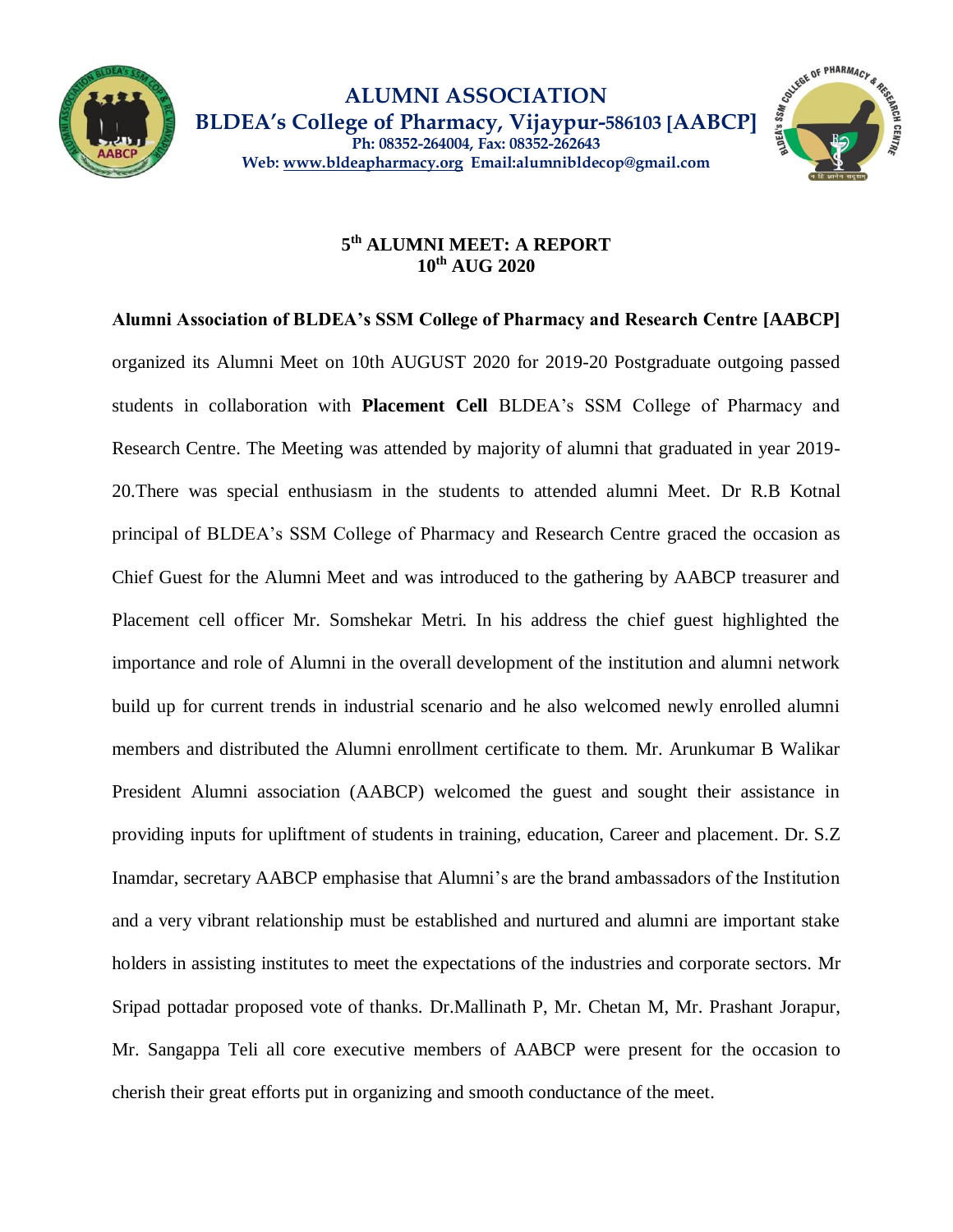



A feedback was also collected from alumni. The Alumni Meet closed at a very emotional note and appreciated the efforts put in organizing the Meet. Everyone departed wishing to visit again and spread the message amongst all who could not visit this time.





**5 th Alumni Meet in Progress**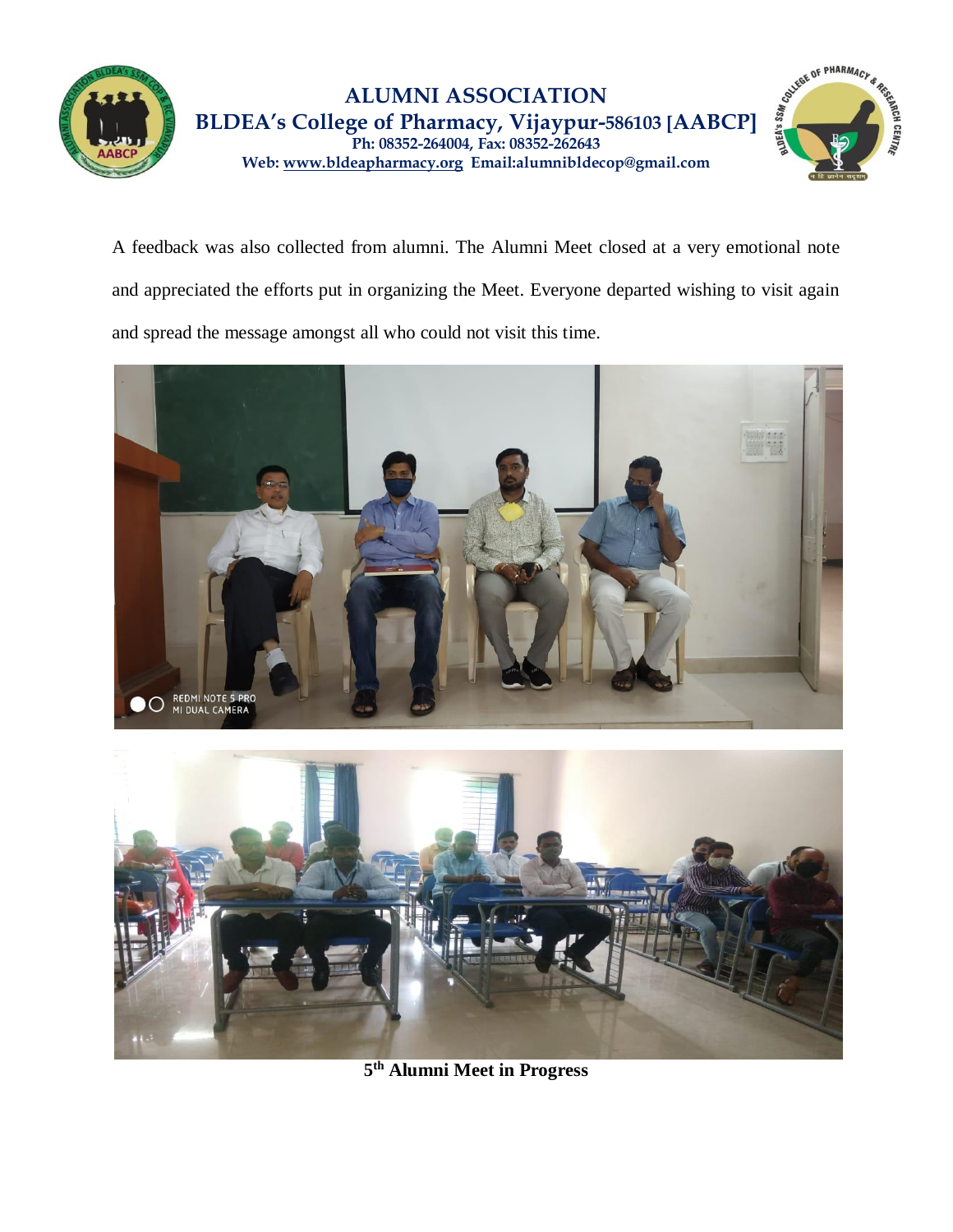

## **ALUMNI ASSOCIATION BLDEA's College of Pharmacy, Vijaypur-586103 [AABCP] Ph: 08352-264004, Fax: 08352-262643 Web: [www.bldeapharmacy.org](http://www.bldeapharmacy.org/) Email:alumnibldecop@gmail.com**







**Distribution of Alumni Enrollment Certificate to Newly Enrolled Alumni**